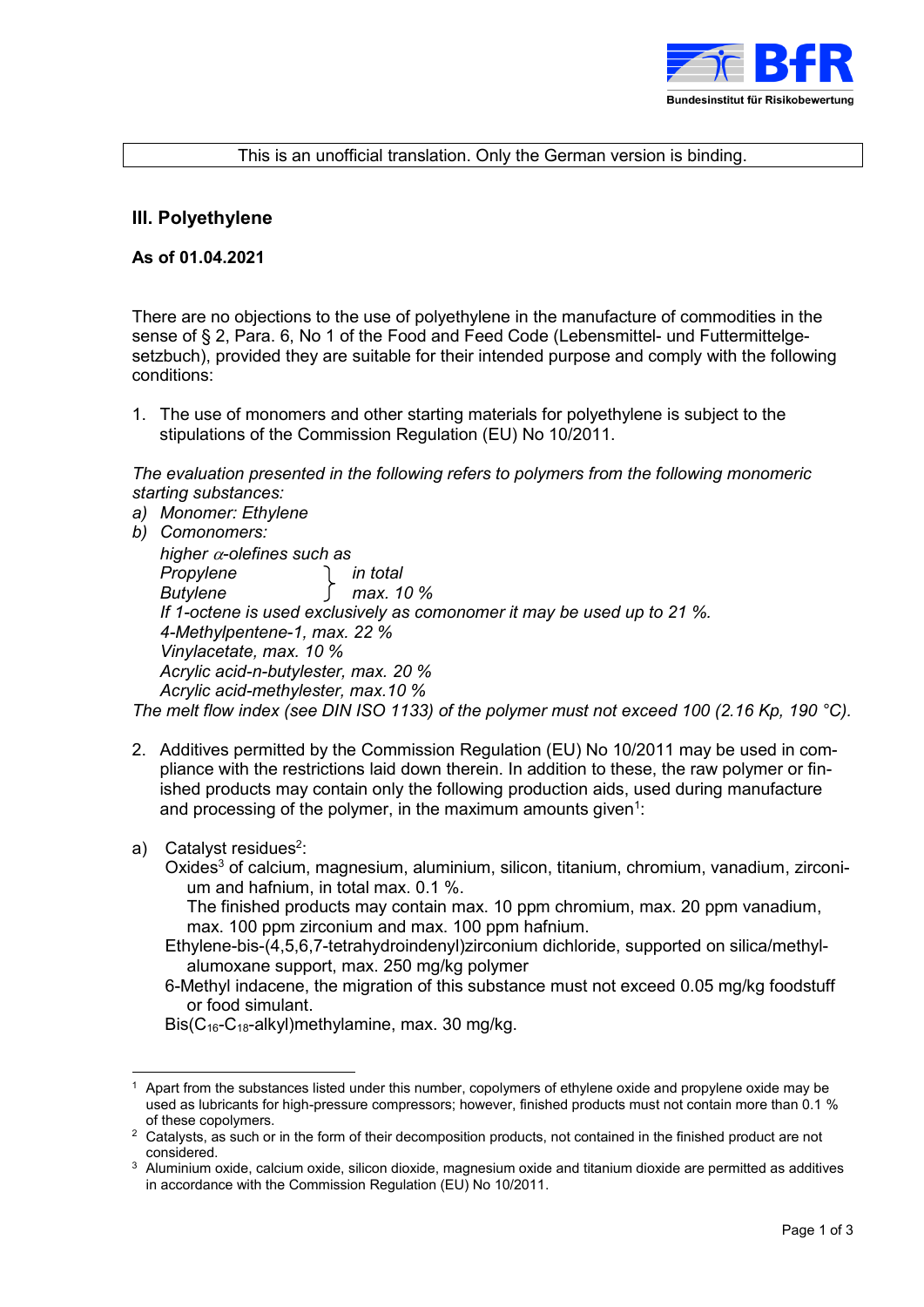<span id="page-1-0"></span>

- 6'',6'''''-(propane-1,3-diylbis(oxy))bis(3,3'',5-tri-tert-butyl-5'-methyl-[1,1':3',1''-terphenyl]-2' ol), the migration of this substance must not exceed 0.05 mg/kg foodstuff or simulant<sup>4</sup>
- 2',2'''-(propane-1,3-diylbis(oxy))bis(3-(2,7-di-tert-butyl-9H-carbazol-9-yl)-5'-fluoro-3'-methyl-5-(2,4,4-trimethylpentan-2-yl)-[1,1'-biphenyl]-2-ol), max. 1.5 mg/kg polymer.
- 2',2'''-((((1R,2R)-cyclohexane-1,2-diyl)bis(methylene))bis(oxy))bis(3-(9H-carbazol-9-yl)-5 methyl-[1,1'-biphenyl]-2-ol), the migration of this substance must not exceed 0.05 mg/kg foodstuff or simulant[.](#page-1-0) 4
- 3'',5,5''-tri-tert-butyl-5'-methyl-[1,1':3',1''-terphenyl]-2,2'-diol, the migration of this substance must not exceed 0.05 mg/kg foodstuff or simulant.
- 3-(2,7-di-tert-butyl-9H-carbazol-9-yl)-2'-(3-((3'-(2,7-di-tert-butyl-9H-carbazol-9-yl)-5-fluoro-2'-hydroxy-5'-(2,4,4-trimethylpentan-2-yl)-[1,1'-biphenyl]-2-yl)oxy)propoxy)-5'-fluoro-3' methyl-5-(2,4,4-trimethylpentan-2-yl)-[1,1'-biphenyl]-2-ol, max. 2.3 mg/kg polymer.
- 3-(2,7-di-tert-butyl-9H-carbazol-9-yl)-5'-fluoro-5-(2,4,4-trimethylpentan-2-yl)-[1,1'-biphenyl]- 2,2'-diol, the migration of this substance must not exceed 0.05 mg/kg food stuff or simulant $4$
- 3-(2,7-di-tert-butyl-9H-carbazol-9-yl)-5'-fluoro-3'-methyl-5-(2,4,4-trimethylpentan-2-yl)-[1,1' biphenyl]-2,2'-diol, the migration of this substance must not exceed 0.05 mg/kg food stuff or simulant. [4](#page-1-0)
- 2,2,6,6-Tetramethyl-3,5-heptanedione, tautomeric mixture with 5-hydroxy-2,2,6,6 tetramethylhept-4-en-3-one, the migration of this substance must not exceed 0.05 mg/kg foodstuff or simulant.
- b) Residual decomposition products of the following initiating agents:

For the initiating agents mentioned below isododecane may be added as phlegmatizing agent. The transfer from the final product may not exceed 5 mg isododecane/kg foodstuff.

| Aliphatic diacyl( $C_8$ -C <sub>12</sub> ) peroxides                                   |          |
|----------------------------------------------------------------------------------------|----------|
| tert-Butylperoxy-(2-ethylhexanoate)                                                    |          |
| tert-Butyl perbenzoate                                                                 |          |
| Di-tert-Butyl peroxide                                                                 |          |
| tert-Butyl perpivalate                                                                 | in total |
| Dicyclohexyl peroxydicarbonate                                                         | max.     |
| Ethylhexyl peroxydicarbonate                                                           | 0.1%     |
| tert-Butyl perisononanate                                                              |          |
| tert-Butyl peracetate, max. 0.01 %                                                     |          |
| 2,2-Di(tert-butylperoxy)butane                                                         |          |
| tert-Butyl-hydroperoxide, max. 0.0013 %                                                |          |
| tert-Amyl perpivalate, max. 0.2 %                                                      |          |
| tert-Butyl perneodecanoate, max. 0.15 %                                                |          |
| tert-Butyl peroxy isobutyrate, max. 0.2 %                                              |          |
| Methylisobutylketone peroxide, max. 0.05 %                                             |          |
| $\text{Bis}(C_{16}$ -C <sub>18</sub> -alkyl) methylamine, max. 30 mg/kg                |          |
| 1,1,3,3-Tetramethylbutylperoxyperpivalate, max. 0.007 %, for films with a thickness of |          |

max. 0.05 mm, only

-

- 1,1,3,3-Tetramethylbutylperoxy-2-ethylhexanoate, max. 0.03 %
- 3,6,9-Triethyl-3,6,9-trimethyl-1,2,4,5,7,8-hexoxonane, max. 0.05 %, for films with a thickness of max. 0.12 mm, only
- tert-Amyl perneodecanoate, max. 560 mg/kg of polymer. In the manufacture of graft polymers made from polyethylene and maleic acid anhydride may be used beyond the catalysts and initiators listed in this recommen-dation also dicumylperoxide or 2,5-dimethyl-2,5-di(tert-butylperoxy)hexane.

For the inspection of the compliance with the recommended migration limit it is feasible to use the fat reduction factor following the conditions defined in annex V of Commission Regulation (EU) No 10/2011.